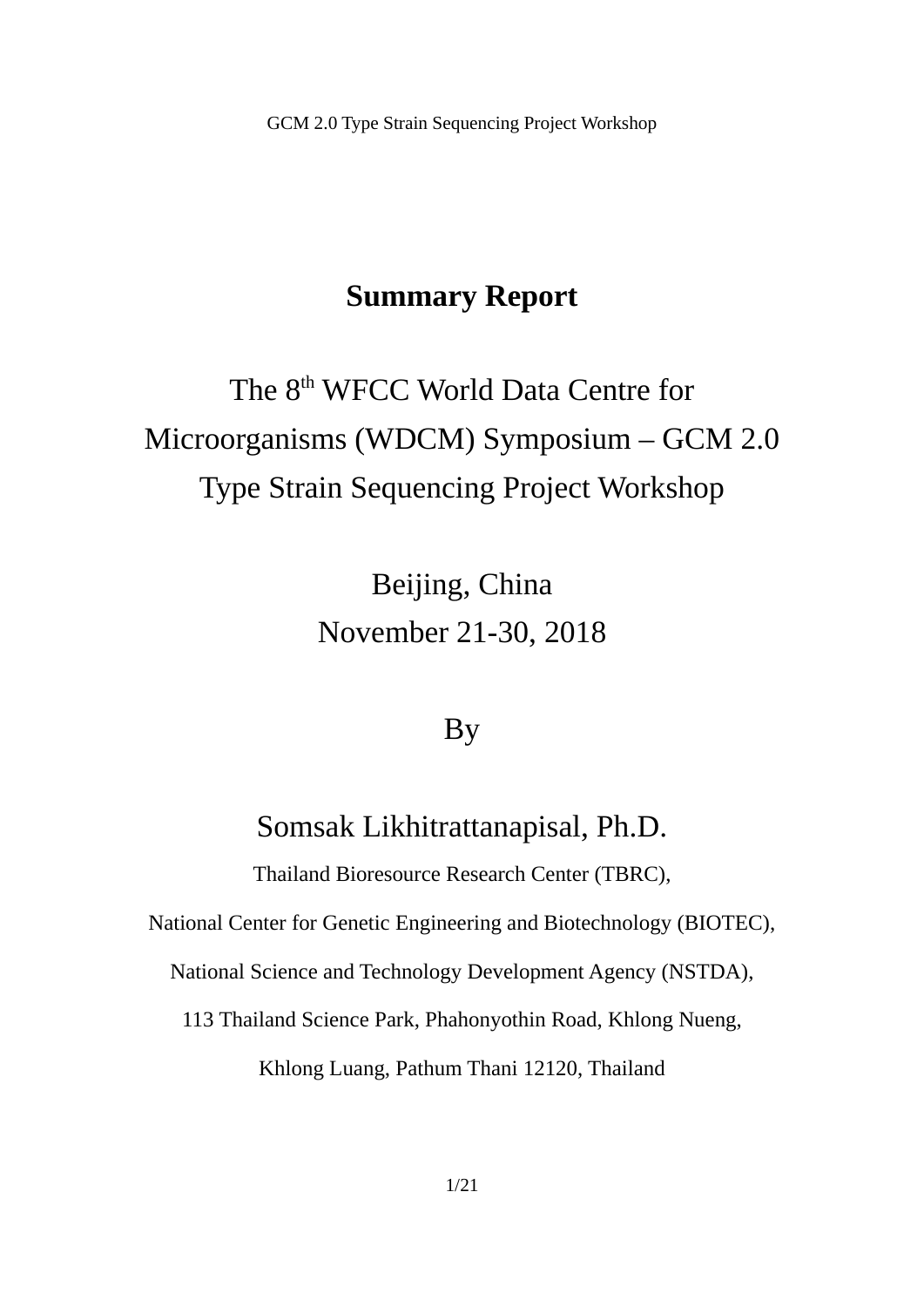# **Personal introduction**

**Somsak Likhitrattanapisal** graduated a doctoral degree (Ph.D.) in biology from Mahidol University, Thailand, in 2016. Since January 2017, he has worked as a researcher at National Center for Genetic Engineering and Biotechnology (BIOTEC) and Thailand Bioresource Research Center (TBRC), Thailand. His areas of research include bioinformatics, biodiversity informatics, and biological database management.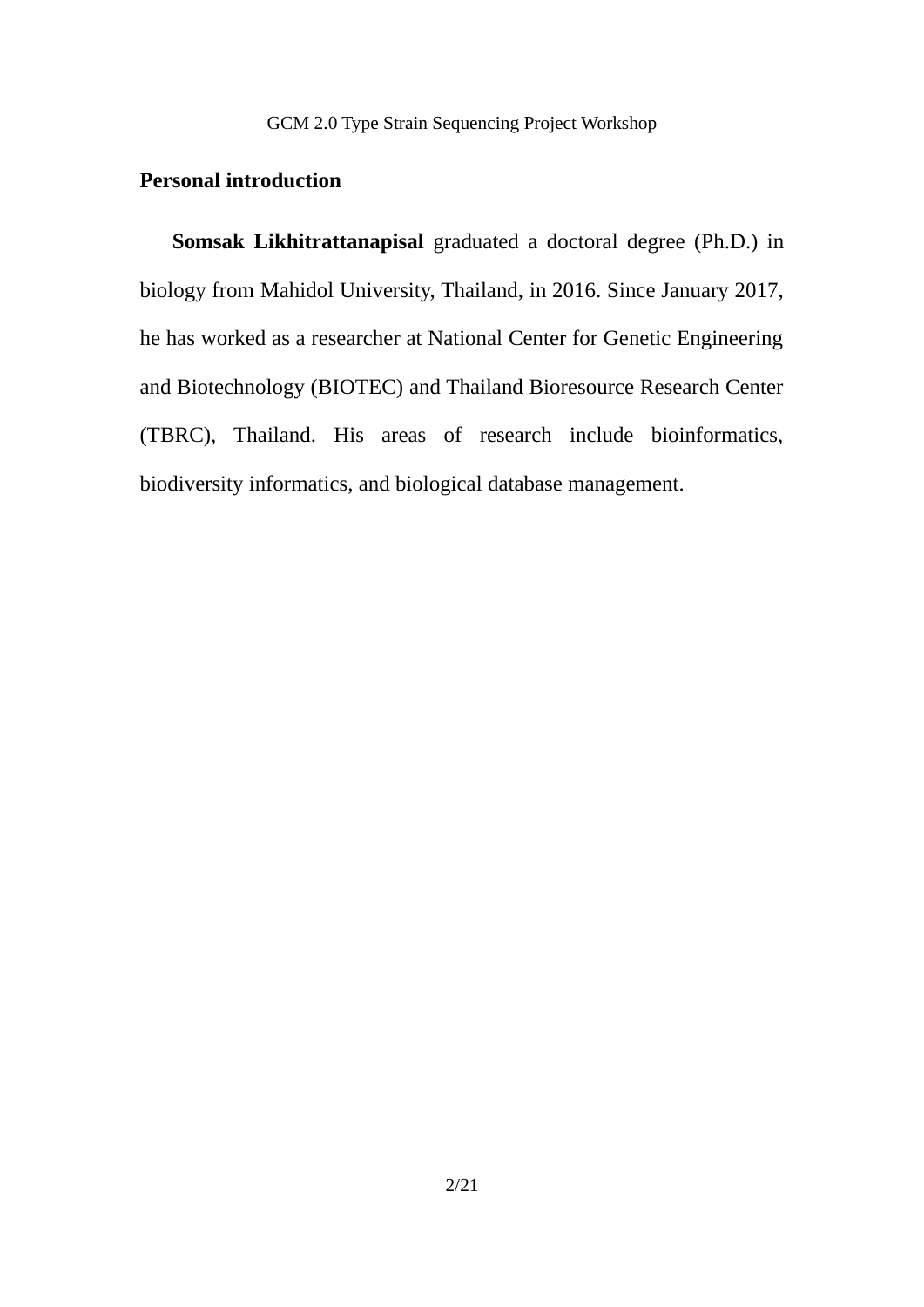# **ABSTRACT**

On  $21^{st}$  –  $30^{th}$  November 2018, Institute of Microbiology, Chinese Academy of Sciences (IMCAS) hosted The 8th WFCC World Data Centre for Microorganisms Symposium and GCM 2.0 Type Strain Sequencing Project Workshop in Beijing, China. Delegates from culture collections and organizations involved in the GCM 2.0 Project were discussed on several topics. IMCAS and TBRC addressed the technical problems and proposed possible solutions both in the discussion forums and in personal conversation. Moreover, the further collaboration from TBRC was herein discussed.

**Key words:** *Microbial taxonomy, genomics, microbiome, TBRC*

# *Thailand, GCM 2.0*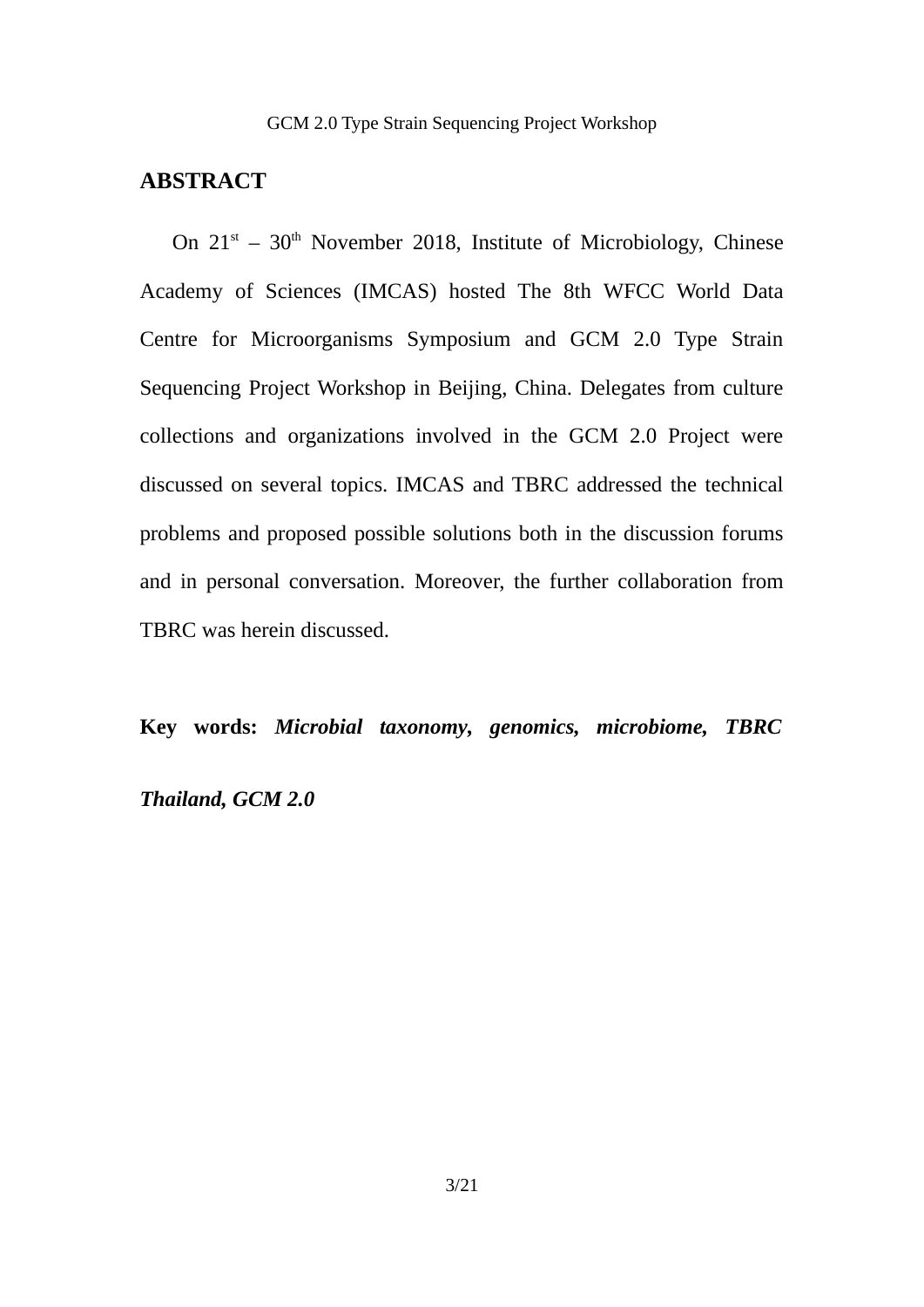# **Contents**

| 1. Brief introduction of TBRC and BCC Culture Collection   | 5. |
|------------------------------------------------------------|----|
| 2. Benefits from the training courses                      | 10 |
| 3. Suggestion on WDCM work                                 | 17 |
| 4. Comments or suggestion on the training courses          | 20 |
| 5. Suggestion on further cooperation between WDCM and TBRC | 21 |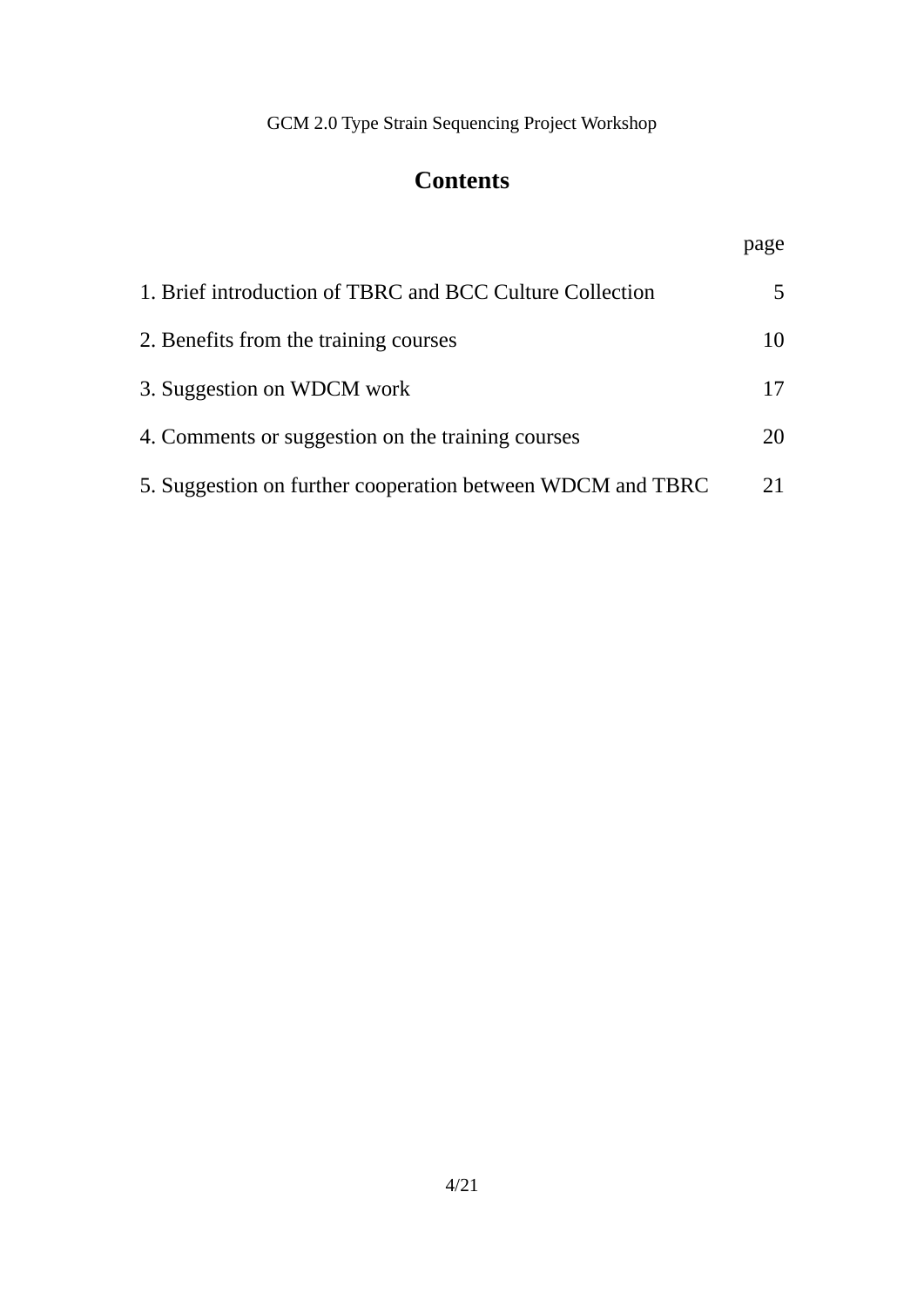# **1. Brief introduction of TBRC and BCC Culture Collection**

Thailand is located in one of the most biologically diverse hotspots in the world. The biodiversity of microorganisms including bacteria, yeasts, and filamentous fungi, is hence tremendous. BIOTEC conducts research studies on microorganisms in many aspects, varying from basic research (such as biodiversity, ecology, and taxonomy) to application research in several fields, such as medical sciences, agricultural technology, food technology, etc. Therefore, BIOTEC has been collecting a huge variety of microbial strains. Currently, BIOTEC hosts two culture collections namely BIOTEC Culture Collection (BCC) and Thailand Bioresource Research Center (TBRC). BCC and TBRC together hold a large collection of these microorganisms more than 80,000 strains in total (about 7,000 strains of yeasts, 20,000 strains of bacteria, and 50,000 of filamentous fungi). BIOTEC ranks the  $6<sup>th</sup>$  place in the top-10 list of strain holders worldwide.

BCC established in 1996. The primary objective of BCC is to collect and maintain microorganisms and their relevant data for BIOTEC's inhouse research. Approximately 75% of the BCC microorganisms holds are filamentous fungi, which are taxonomically and ecologically diverse. Microorganisms in BCC are routinely tested by BIOTEC researchers to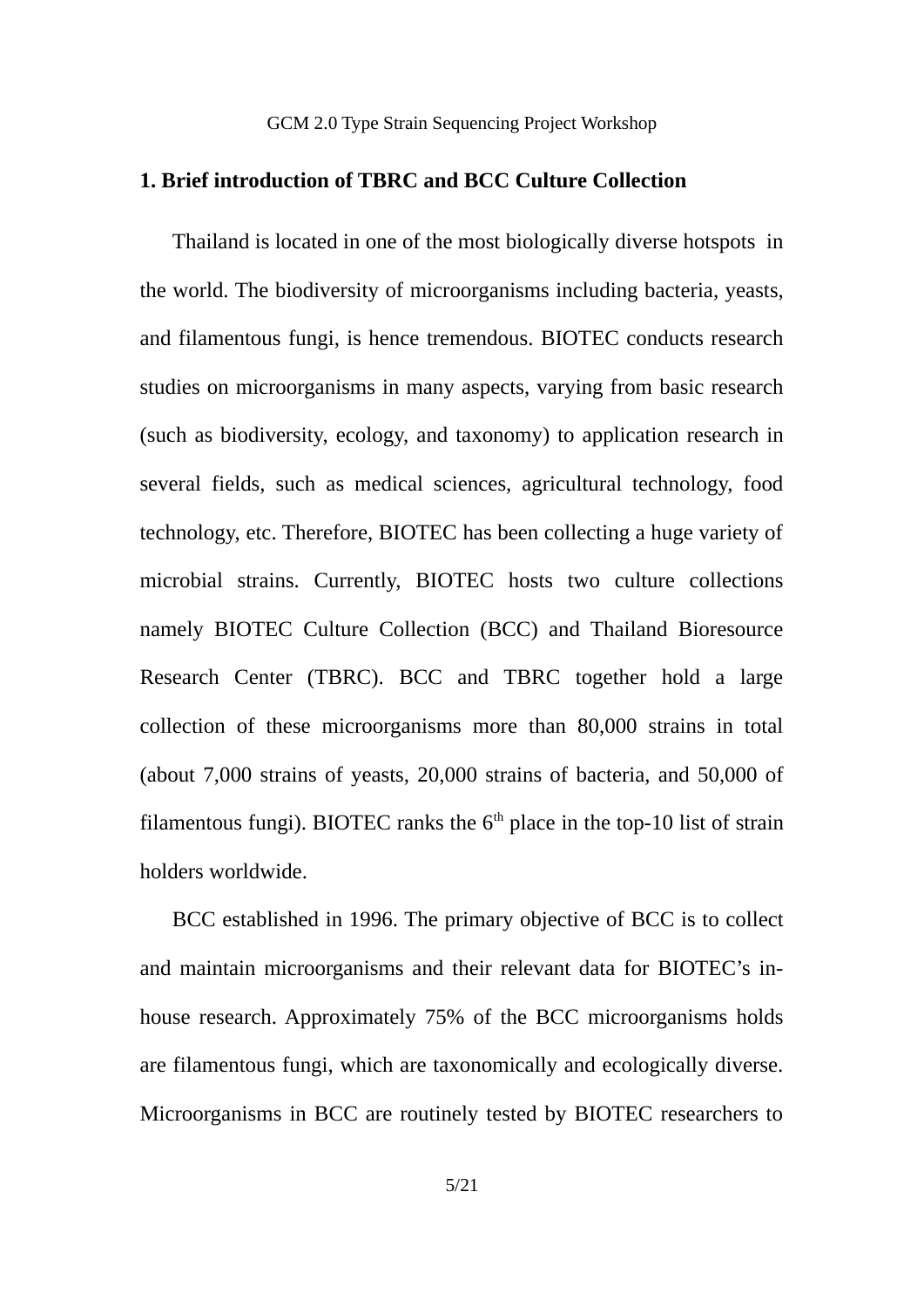find valuable products such as secondary metabolites, enzymes, and bioactive short peptides (Figure 3). Almost all strains in the collection are cryopreserved at -80°C as working cultures. Freeze drying, liquid-drying and storage in the vapour phase of nitrogen are used for long-term preservation for strains with special characteristics such as newly described species from Thailand, biologically active compound producers, and safe deposit strains.

Thailand Bioresource Research Center (TBRC) was officially opened in February 2015 as a central hub for bioresource management with the goal to enhance the information availability and accessibility using information technology. Many types of bioresources have been archived at TBRC. Microorganism strains in BCC collection, which show the potentials in industrial applications, are selected and transferred to TBRC collection. Moreover, TBRC has also collected the bioresources from other research units in BIOTEC, including plasmids, monoclonal antibodies, etc.

Furthermore, TBRC serves as a information center of bioresources deposited in other research institutes and organizations both in Thailand and foreign countries. The information from our networks is disseminated to the public via online systems (bioresources in TBRC's online catalogue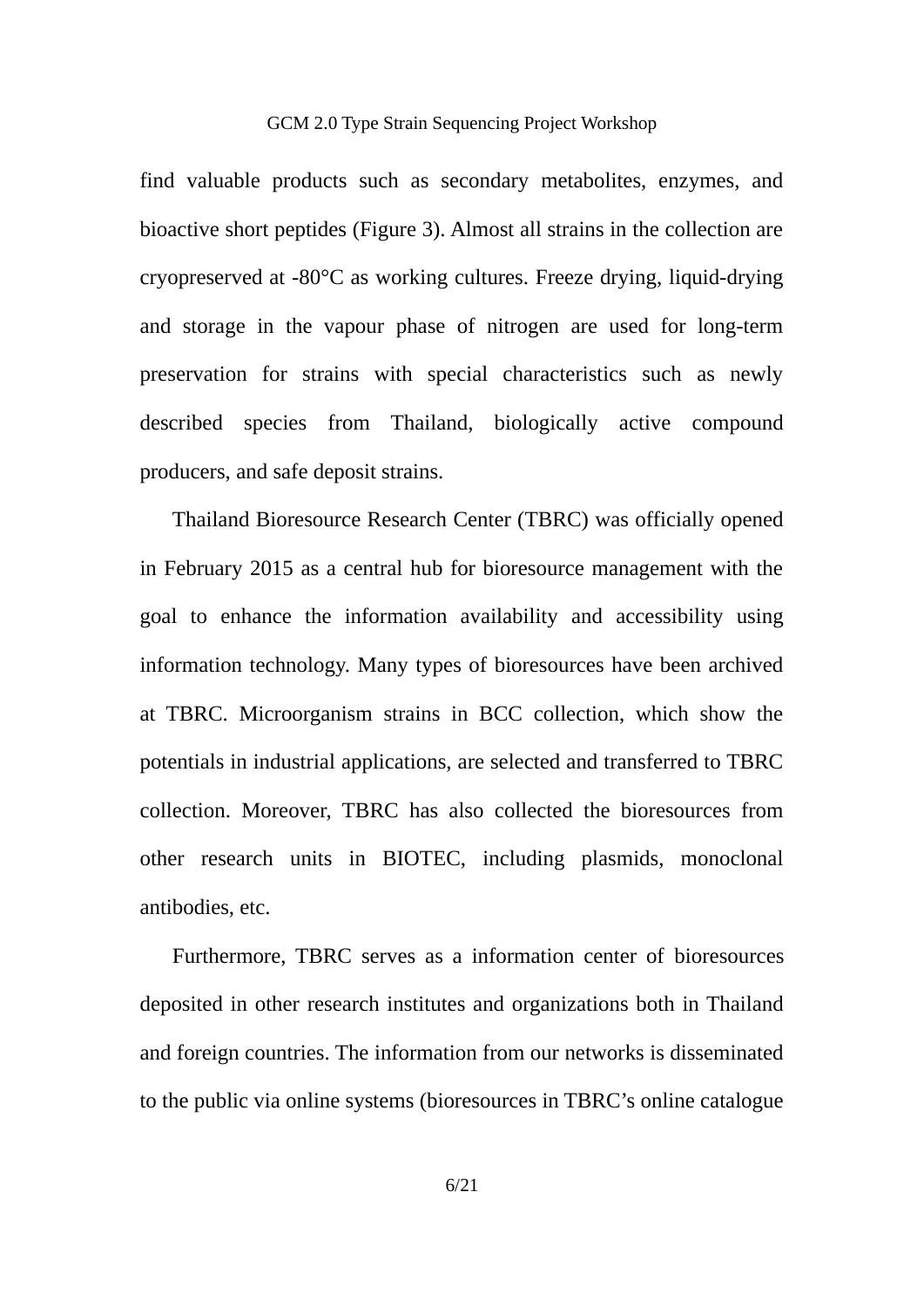include those in BIOTEC and those in other organization). Customers or clients can directly request bioresources of their interests through TBRC system service. Hence TBRC can be regarded as the first full-service "Bioresource bank" of Thailand.

In addition, TBRC also builds the collaboration network with universities and other bioresource centers in both national and international scales. For example, TBRC has established strong network with more than 60 departments from universities and companies in Thailand. In order to accelerate scientific research on sustainable utilization of microorganism, TBRC is one of the founding member of AnMicro network, in which 15 research institutes from 6 countries in ASEAN collaborate financially and technically on capacity building, data sharing, culture collection management, etc.

The operation services of TBRC are divided into 3 workgroups as follows;

1. Bioresource workgroup: provides high-quality bioresourcerelated services through standard operation and management system, for example, paid deposit service for microbial cultures, technical services for maintenance and identification of microbial strains, training workshops for maintenance and

7/21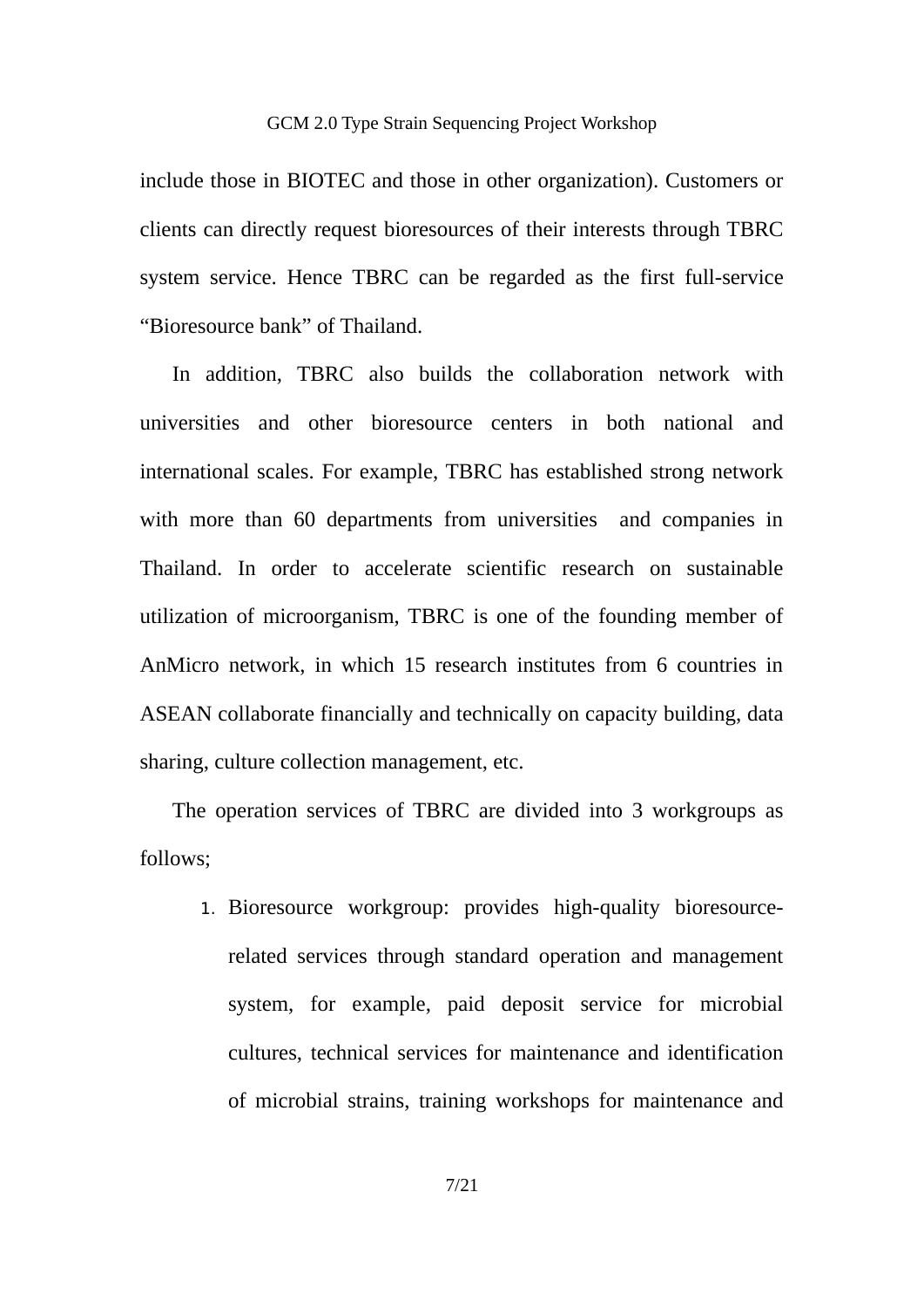identification of microbial strains.

- 2. Bioresouce information workgroup: is a information service center of bioresources. It provides data access to public via information technology and software training to network members and clients.
- 3. Biotechnology law workgroup: manages legal commissions regarding biodiversity and bioresources, for example, benefit sharing and access as well as provides legal counseling services and training to other organizations.

TBRC offers a set of standard protocols for microbial culture maintenance as follows;

- 1. Freezing at  $-80^{\circ}$ C. If the temperature inside an incubator rises above the safety threshold, an alarm SMS will be automatically pushed to administrators' devices for immediate actions.
- 2. Liquid drying. The cultures are maintained in small vacuum glass tubes. They can be preserved at  $4^{\circ}$ C for 10-20 years. This method is suitable for bacteria, actinomycetes, most yeast strains, and some strains of spore-producing fungi.
- 3. Freezing in liquid nitrogen. The cultures are maintained at the temperature lower than -150 $^{\circ}$ C. This method is suitable for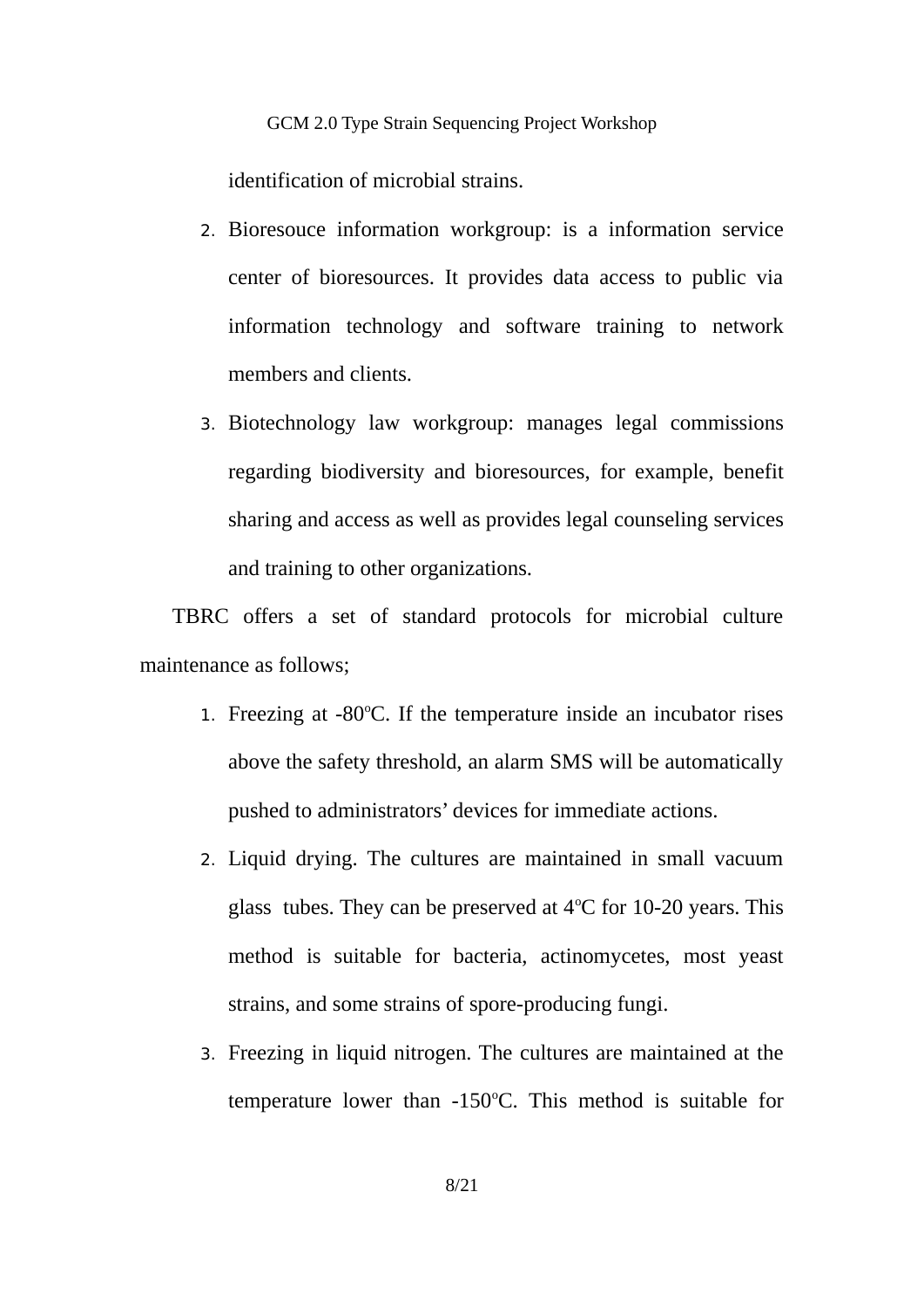virtually all microorganisms, especially non spore-producing fungi.

For safe measures, TBRC has created 2 backup repositories in Bangkok and Nakhon Pathom.

According to aforementioned statements, TBRC's high-quality bioresource management system assures that your bioresources and cultures are and will always be perfectly kept and maintained, even during emergency situations including power blackout, fire, flooding, etc. With the state-of-the-art technology developed at TBRC, we also offer the high-efficiency information services to research and corporate sectors.

You can get more information about TBRC bioresource collection, technical services, legal counseling services, and training at out website, [www.tbrcnetwork.org](http://www.tbrcnetwork.org/)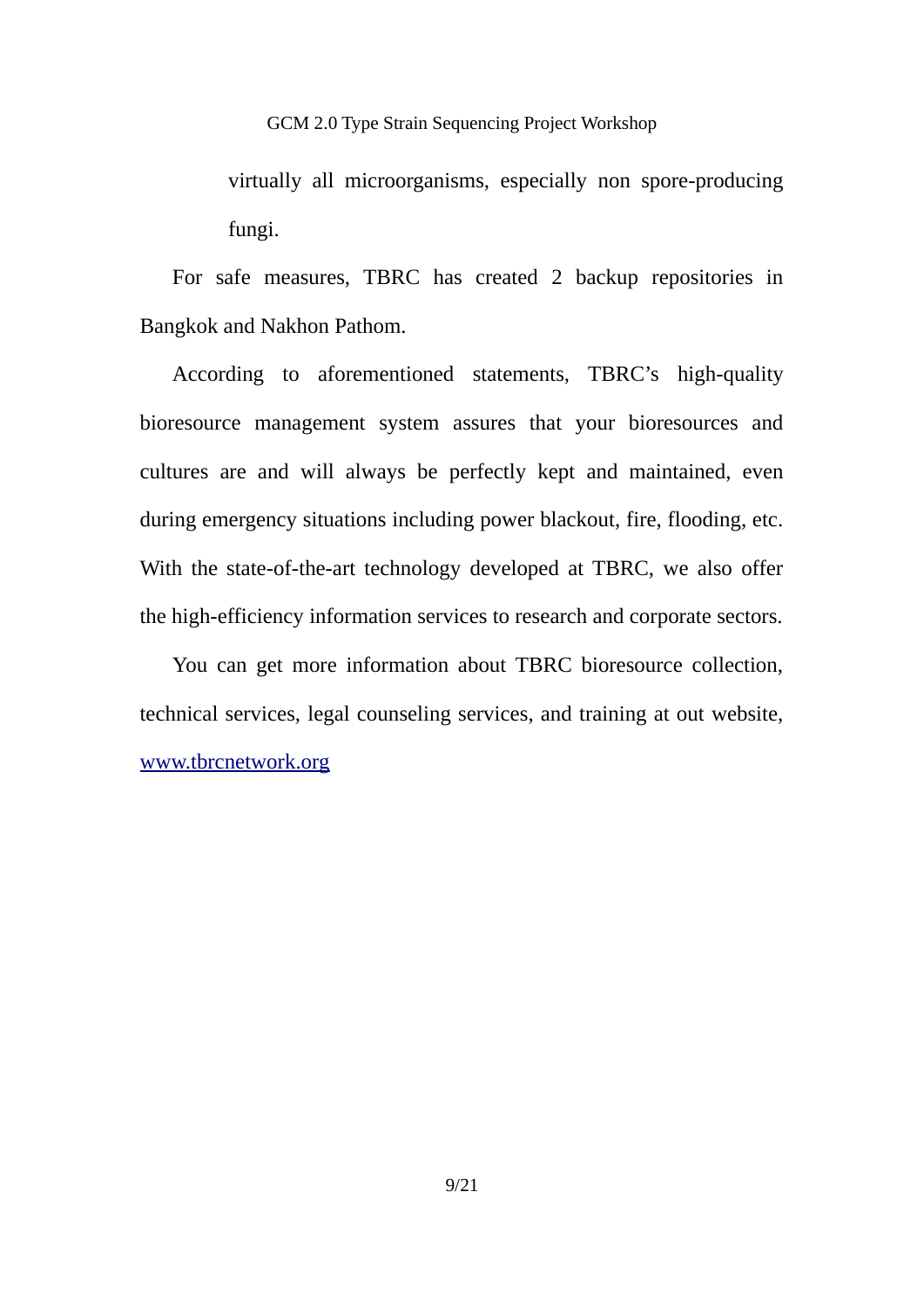### **2. Benefits from the training courses**

# The 8<sup>th</sup> WFCC World Data Centre for Microorganisms (WDCM)

### Symposium

On  $21^{st}$  -  $22^{nd}$  November 2018, 51 participants from 27 culture collections and research institutes had been participating in the  $8<sup>th</sup>$ WDCM Symposium at Grand Skylight Catic Hotel Beijing. On 21<sup>st</sup> November, the keynote presentations addressed a wide range of topics covering large-scale genomics data management, backgrounds on genomic analyses, and microbial taxonomy and systematics. The participants also gave brief talks introducing their culture collections and organizations. On 22nd November, Dr. Linhuan Wu from Institute of Microbiology, Chinese Academy of Sciences (IMCAS) presented the first-year progress report of GCM 2.0 Type Strain Sequencing Project. The project aims to complete the genomic sequencing and analyses of 10,000 microbial type strains in 5 years. The pilot phase of the project, including infrastructure, capacity building, analysis pipeline and database creation, was planned to finish in the first year (2018). Now ~300 culture and DNA samples were submitted to the GCM 2.0 project and sequenced. The forum discussed about the legal issues and technical assessment concerning the genome sequence data both in general and specific to the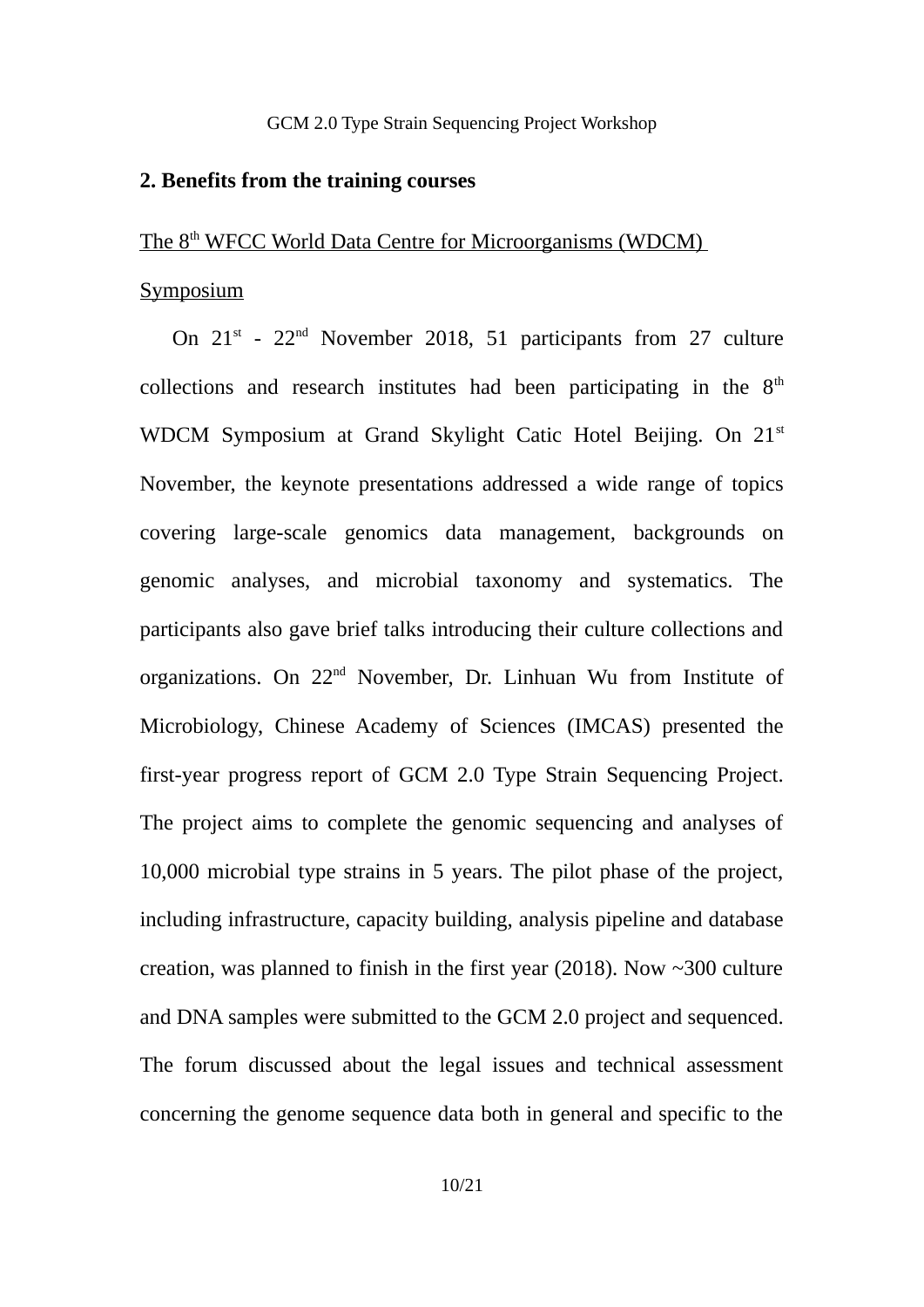GCM 2.0 project. The GCM 2.0 Project has considered to open the project's data and protocols to public databases including NCBI GenBank, EMBL, and DDBJ. The default permission of data usage will be under the free-for-non-commercial-uses condition and compliant with CBD and Nagoya Protocol.

## GCM 2.0 Type Strain Sequencing Project Workshop

The training course and workshop was held on  $23<sup>rd</sup> - 30<sup>th</sup>$  November 2018 at IMCAS. The topics are as follows;

- 1. "Combination of lab & paper work: culture collection management" by Prof. Phillippe Desmeth – This topic explained the legal frameworks concerning the management of culture collections and data sharing. The implementation of CBD and Nagoya Protocol was discussed using EU regulation as an example. This session also covered the introduction of LIMS (Laboratory Integrated Management System). Most commercial and free LIMS softwares have built-in functions of quality control and customer services which are compliant with standard protocols and regulations such as ISO 20387.
- 2. "Genome sequencing of data analyses of Ustilaginomycotina"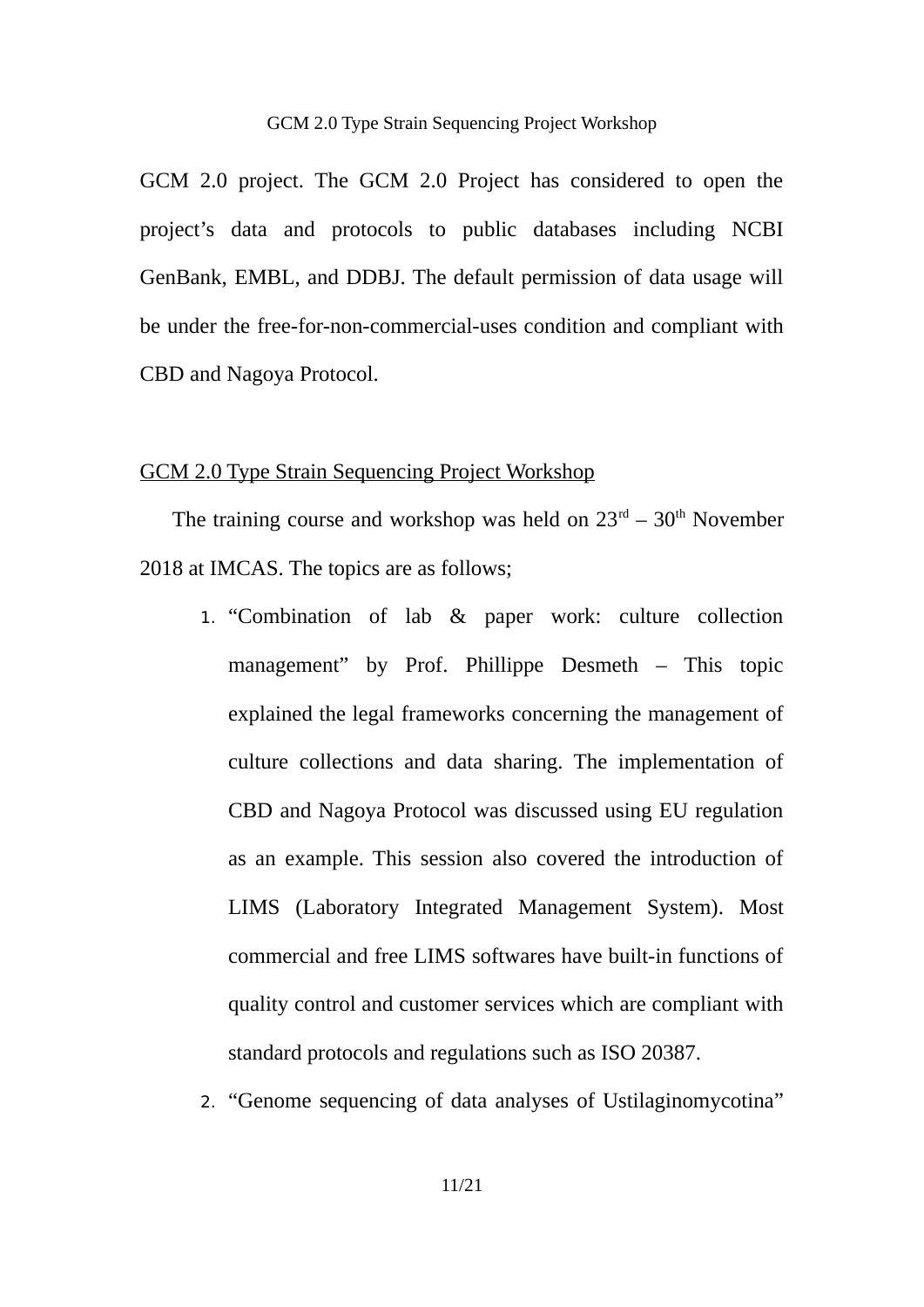by Prof. Qinming Wang – The secretome and pathogenicity analysis results of fungal species in Ustilaginomycotina were shown and discussed. The analyses were performed using several bioinformatics softwares and databases such as SignalP, TargetP, TMHMM, Phobius, WolfP, Interproscan, and CAZy. Principal component analyses (PCA) were also conducted.

3. "Genome sequencing and genome analysis report" by Prof. Bangzhuo 'Ben' Tong – The genomic reads from BGI were assembled, assessed, and analyzed using the in-house pipeline. FASTQ reads were filtered using SOAPnuke\_filter. The filtered reads then were assemble into contigs and scaffolds using SOAPdenovo, SPADES, PE\_reads. The k-mer parameters for genome assemblages were assessed in order to obtain the optimum values (usually 15-60 mers). The quality, correctness, and contamination of genomic sequences were assessed using N50, GC-depth plots and k-mer distribution graph. The genomic features (genes, rRNA, tRNA, repeat elements) were predicted and annotated using Glimmer, RNAMMER, Infernal, BLASTN, tRNAscan-SE, TRF. The functions of proteins were annotated against several databases including VFDB, ARDB,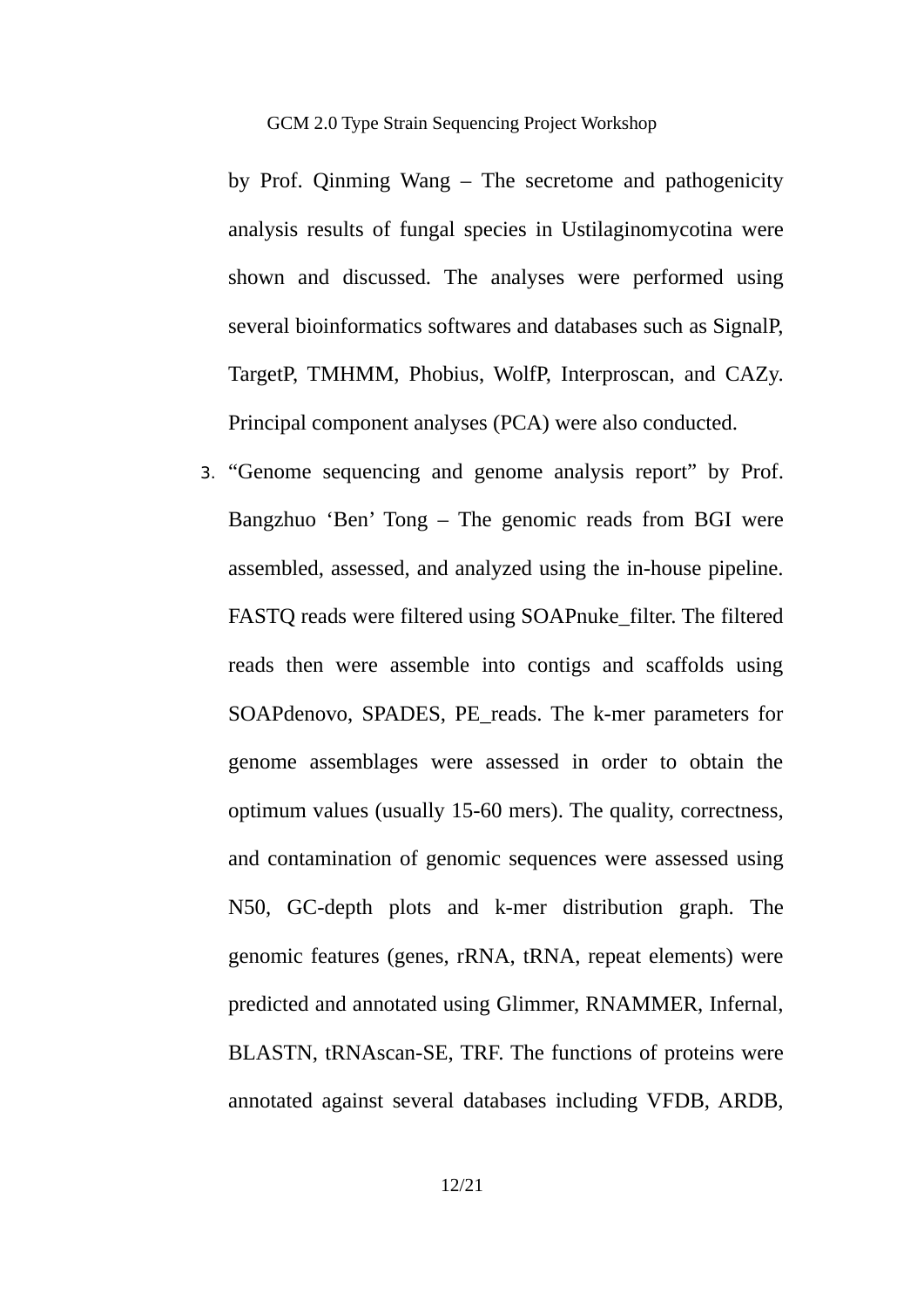SwissProt/trEMBL, COG, GO, KEFF, T3DB, NCBI's nr.

- 4. "Introduction of INSDC, data submission, and genome annotation" by Prof. Yasukazu 'Yaz' Nakamura and Dr. Yasuhiro 'Hiro' Tanizawa – The framework and structure of BioProject in SRA database were explained. The DDBJ data submission workflow and tools were demonstrated using web interface and DFAST. DDBJ/DFAST automatically annotated and packaged the submitted genome sequence data into DDBJ format, thus reduce manual operations. DDBJ infrastructure is now based on NIG Supercomputer which has 42.5 PB of storage and more than 300 TFLOPS of processing power.
- 5. "BIG Data Center" by Prof. Lina Ma Beijing Institute of Genomics (BIG) began operation in 2003 and officially opened in 2016. BIG has developed many databases such as Genome Sequence Archive (GSA), ScienceWiki, LncRNAwiki, EWA-Atlas, iDOG, NucMap. BIG also collaborates with other organization in various projects related to precision medicine, public health big data, global biodiversity, etc. Now the supercomputer cluster of BIG has 10,000 CPU cores and 150 TFLOPS in total. After presentation and discussion, the

13/21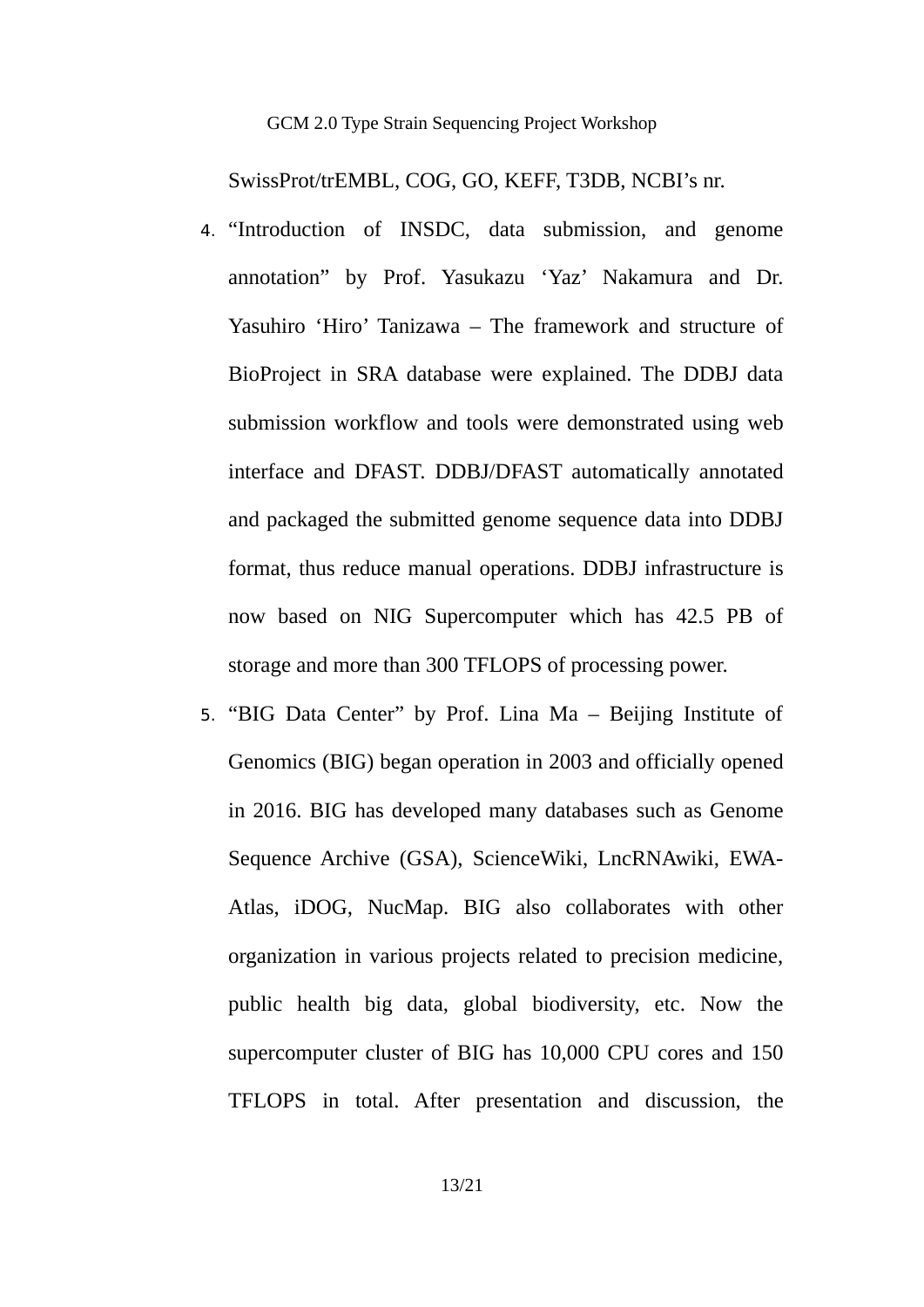workshop participants were allowed to visit BIG facilities including an exhibition room, BIG supercomputer, and sequencing machines.

- 6. "Bioinformatics: algorithm in genome analysis" by Dr. Wenyu Shi – Today bioinformatics is one of the top trends in computer sciences. Dr. Shi explained the WDCM genome analysis pipelines which are to be used in the GCM 2.0 Project. The WDCM pipelines have been developed on Linux and Docker platform. The WDCM pipelines were integrated into the modular platform, gcMETA, which can be accessed via web, API and command-line client interfaces. The gcMETA consists standard and common bioinformatics analysis components such as FASTQC, Trimmomatic, KEGG, MetaCyc, Pfam, Rfam, etc.
- 7. "Microbiome analysis based on 16S rDNA" by Prof. Jun Wang – The taxonomic analysis of microbiome data are basically assessed in 2 levels; alpha diversity (richness of species in a community) and beta diversity (shared and unique taxa between communities). The conventional biodiversity indices such as Shannon-Wienner's, Mangalef's, and Simpson's indices, can be used to describe alpha diversity of microbiome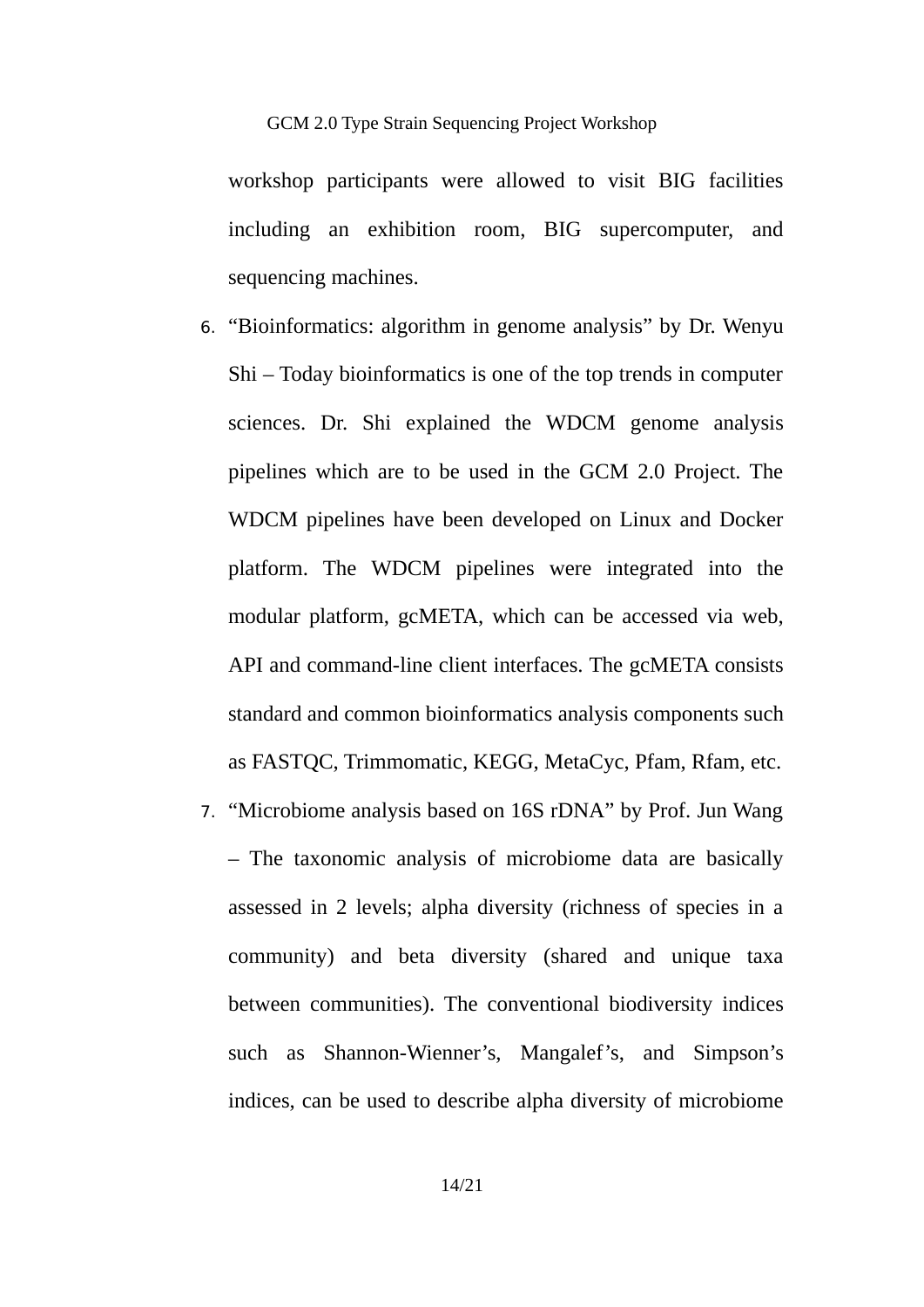data. The beta diversity can be represented using Bray-Curtis and Jaccard dissimilarities. In the analyses, the complexity of microbiome can be reduced using PCA and clustering algorithms. There are several means to statistically test the difference between microbial communities such as MANOVA, SIMPER analysis, BEST analysis. The analysis results of microbiome taxonomy are usually formatted in the matrix format which can be visualized using heatmaps or interaction networks. After the presentation, the workshop participants practiced on microbiome analyses using R (package 'vegan') and a sample data ([http://enterotype.embl.de/MetaHIT\\_Sanger](http://enterotype.embl.de/MetaHIT_Sanger) [Samples.genus.txt](http://enterotype.embl.de/MetaHIT_SangerSamples.genus.txt)).

- 8. "Applying advanced bioinformatic tools and machine learning to big data problems in microbiome research" by Prof. Zhenjiang 'Zech' Xu – The next-generation metagenomic sequencing reads from microbiome samples can be analyzed using several software suites, such as QIIME, SciKit-Bio, Oecophylla, micronota, CALOUR, etc. The microbiome studies can be applied in microbial forensics, medical prognoses, etc.
- 9. "Characterization of prokaryote strains for taxonomic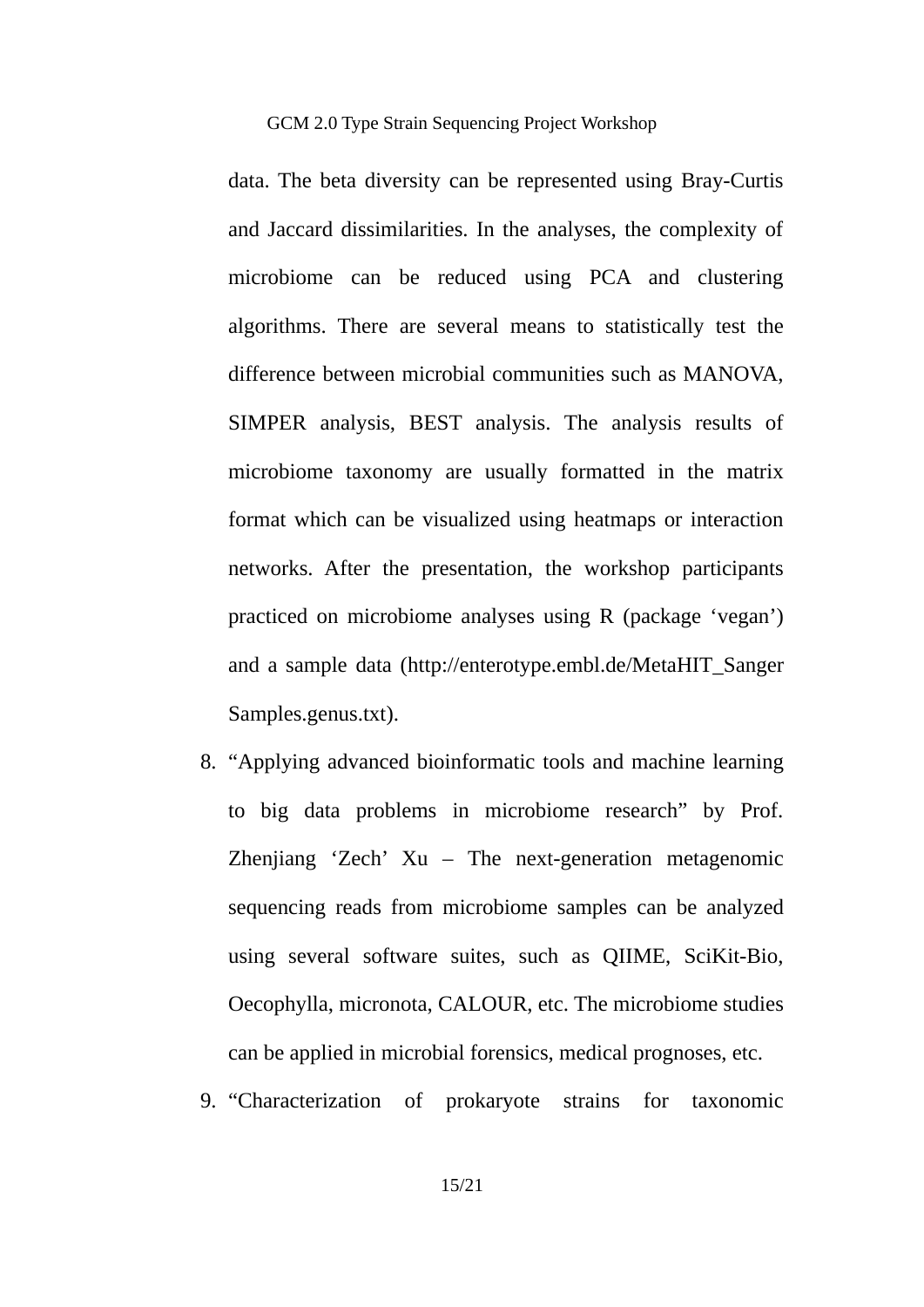purposes" by Prof. Man Cai – The prokaryote type strains are important in classification and new species discovery. The classification of prokaryote strains should rely on genetic-based and phenotypic-based characteristics. After the presentation, the participants had a lab-visit tour at China General Microbiological Collection Center (CGMCC).

- 10."Diversity of yeast community isolated from crater lakes, plant leaves and soil, and proposal of novel species and genera" by Prof. Aihua  $Li$  – The yeast communities were analyzed using multi-gene analyses. The isolation of new taxon candidates were assessed based on physiological and morphological properties.
- 11."Bioinformatics: Genome comparative analysis" by Dr. Wenyu Shi – The NGS reads from the GCM 2.0 Project were assembled into contigs and scaffolds using several programs. The assemblies were compared using MUMMER alignment and assessed the consensus.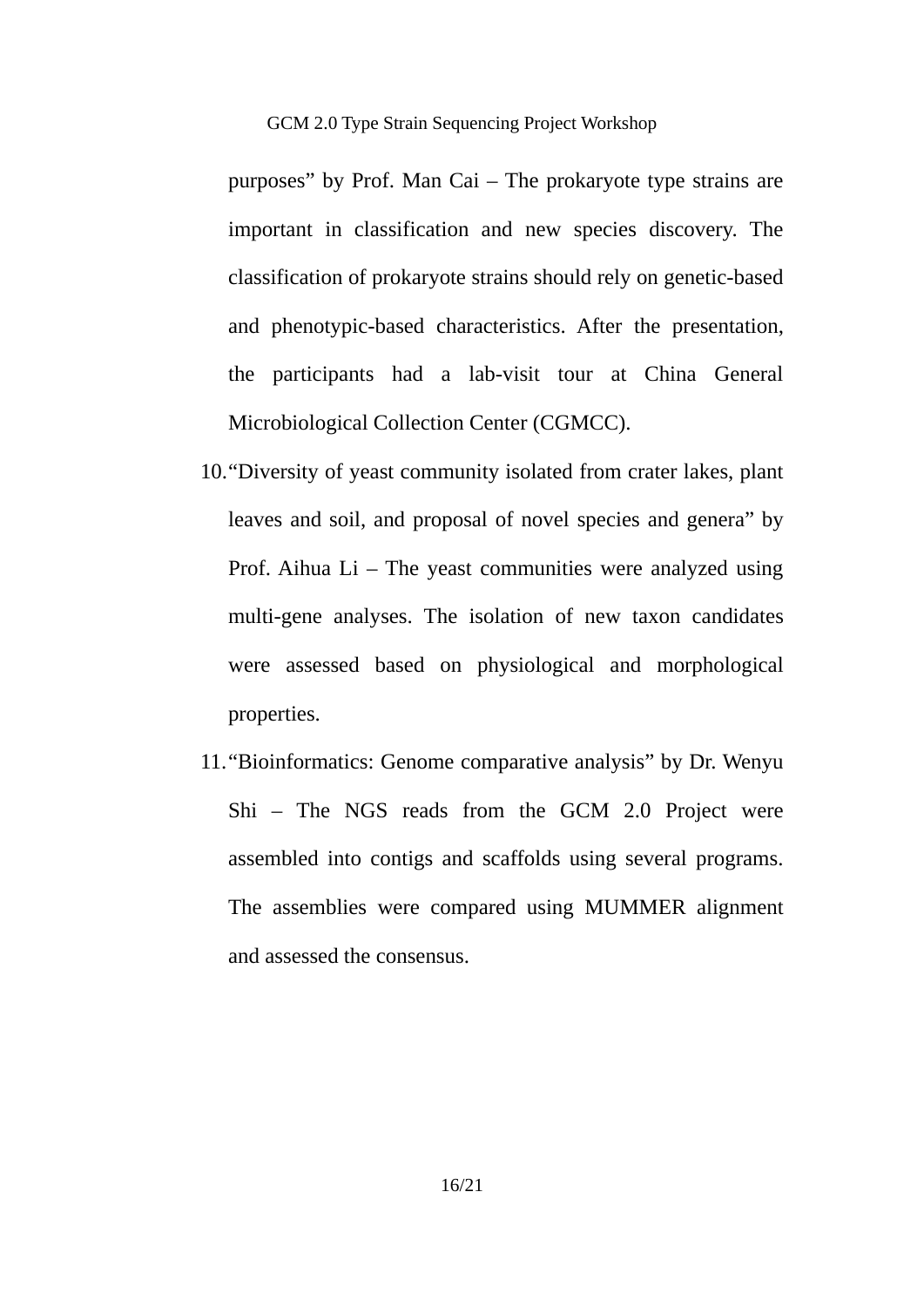### **3. Suggestion on WDCM work**

TBRC had sent DNA samples of 15 type strains of bacteria and actinomycetes to the GMC 2.0 Project. The genome assemblages of the majority of these strains are not satisfactory. The possible causes of the problem might be grouped into 2 reasons;

- 1. Unusual GC-content The BGI and IMCAS genome analysis pipelines, as well as parameter settings, were designed for and tested with bacterial strains with usual GC-content (between 30% and 70%). The unusually high GC-content of some bacteria and actinomycete strains (>75%) might result in poor assembly results (number of contigs  $> 200$ ). Therefore, these strains will be resequenced and the reads will be assembled using the PCR-free library-based pipeline. It is strongly advised that, if available, TBRC submit the known GC-content values and/or verified 16S rDNA sequences of the microbial strains which were and will be sent to the GCM 2.0 Project. However, IMCAS will derived GCcontent from closely-related strains if the GC-content of the strain is not known.
- 2. Contamination Some DNA samples showed evident contamination. The contamination were assessed visually with k-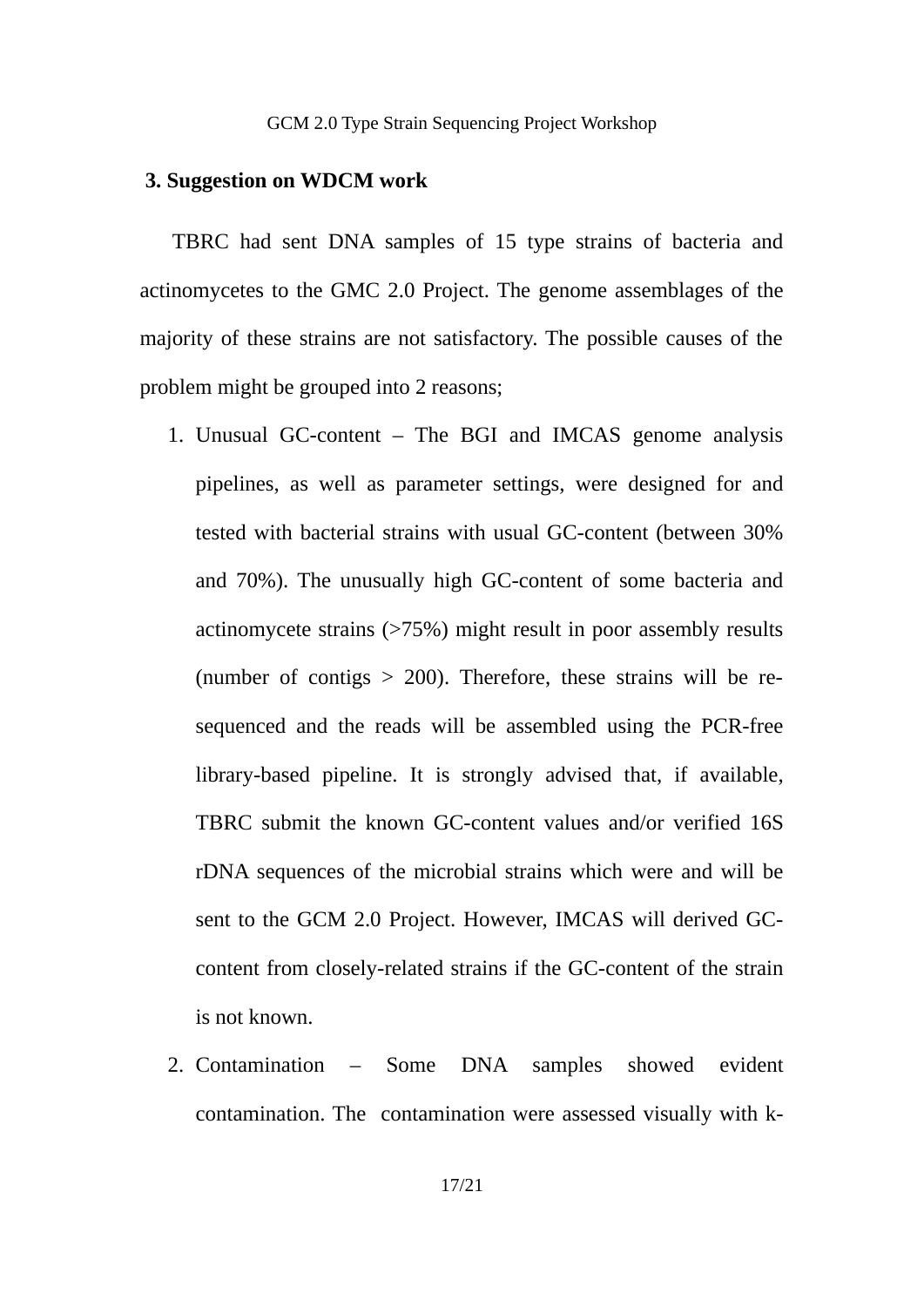GCM 2.0 Type Strain Sequencing Project Workshop

mer frequency distribution histograms and GC-depth plots (noted 2 peaks and hotspots in the example Figure 1. and Figure 2, respectively). The perfectly satisfactory results would produce normal distribution graphs and GC-depth plots. TBRC and BGI are to be responsible to check possible causes of contamination in their sample-handling processes. The new DNA samples or culture samples may be re-sent to the GCM 2.0 Project after the cause(s) of contamination are addressed and solved.



Figure 1. an example k-mer frequency distribution histogram of the contaminated sample TBRC-7906.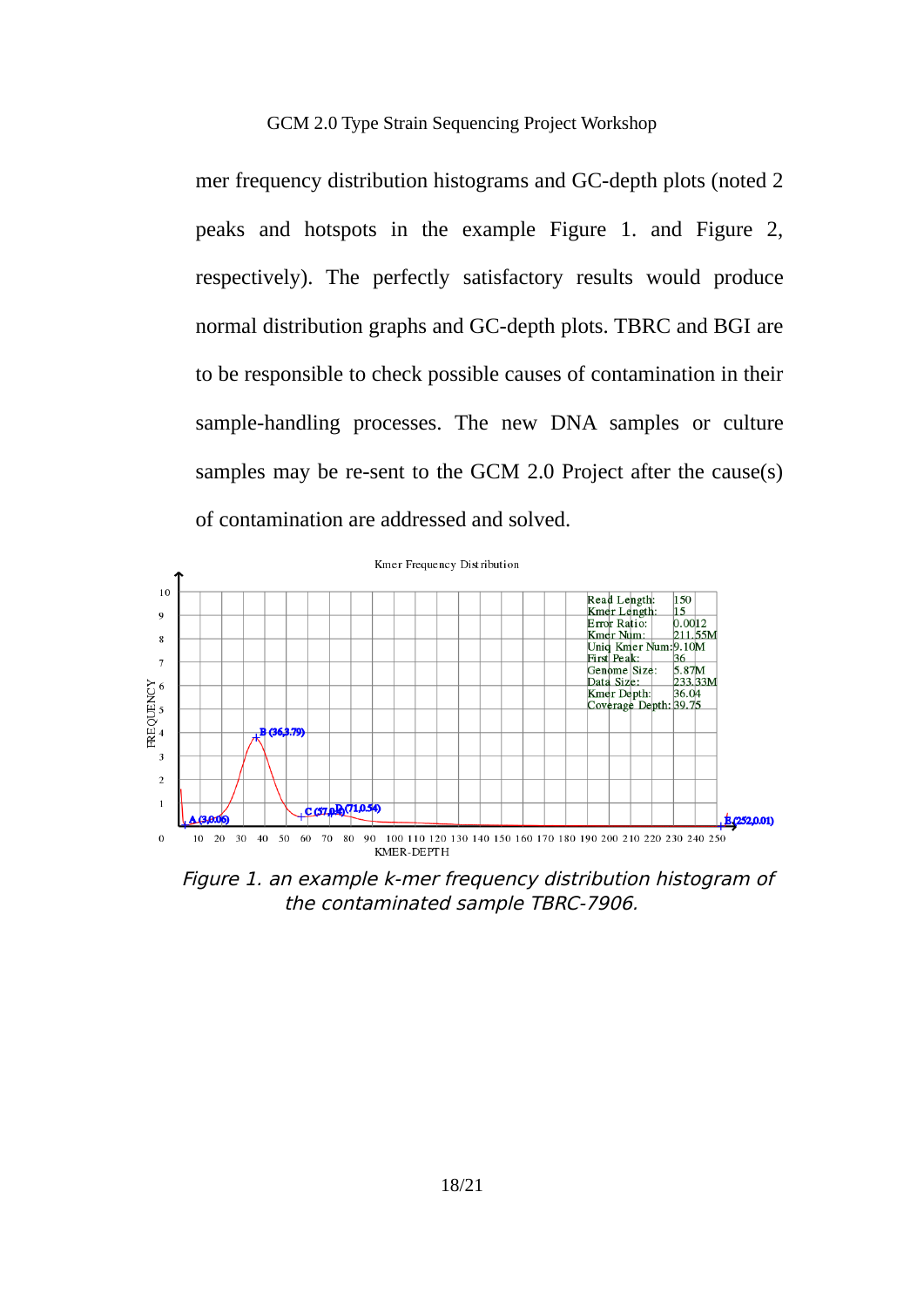GCM 2.0 Type Strain Sequencing Project Workshop



Figure 2. an example GC-depth plot of the contaminated sample TBRC-7906.

In cases of sending new samples for re-sequencing, TBRC, IMCAS, and the related parties may need to consulted the MOU and discuss legal issues later.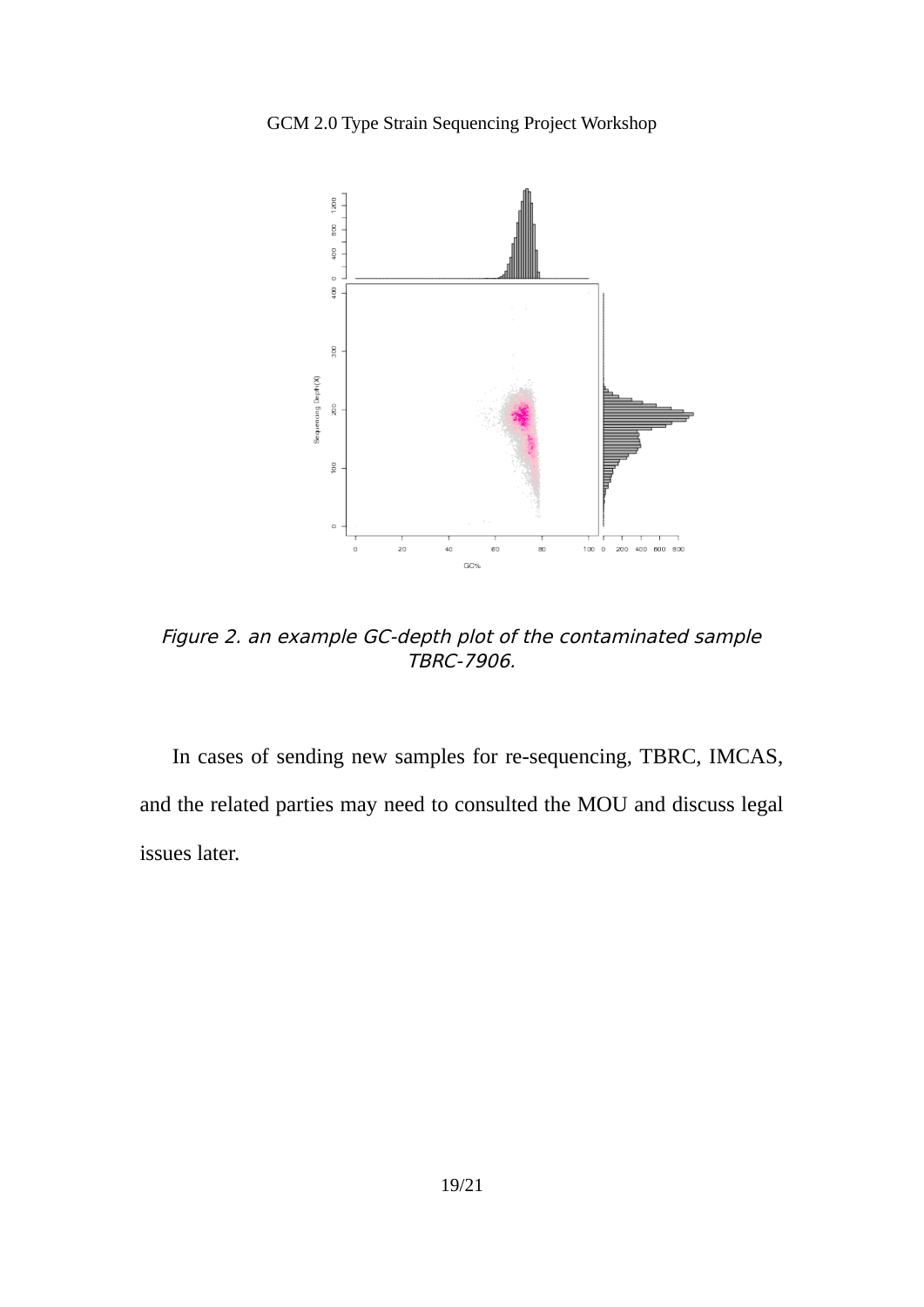# **4. Comments or suggestion on the training courses**

The GCM 2.0 Workshop 2018 presented opportunities for all parties in the GCM 2.0 Type Strain Genome Project to discuss and exchange ideas on a comprehensive range of topics, including legal concerns, technical problems, data sharing, and bioinformatic analyses. The facilities and analysis tools or pipelines developed at IMCAS and BGI showed convinced potentials.

The scale of the GCM 2.0, however, are very ambitious (10,000 genomes in 5-years' time). The success of the project requires good collaboration and strict commitments from all parties involved.